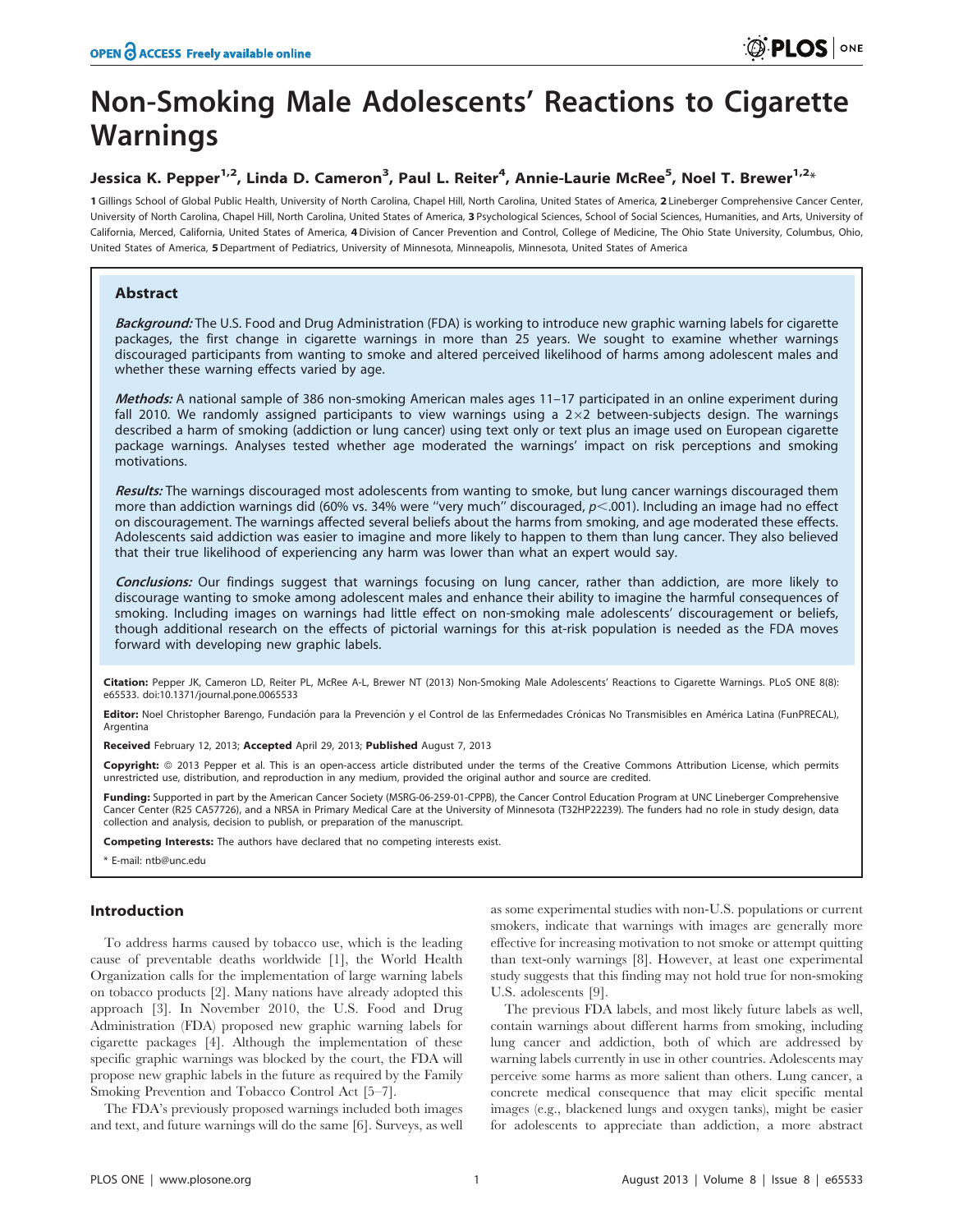concept that may not call to mind specific images. On the other hand, adolescents tend to discount long-term consequences and place more weight on short-term outcomes compared to adults, and thus they might be less concerned about lung cancer, a longterm consequence, than addiction, a short-term consequence [10]. These two harms also vary in their applicability to adolescents. Addiction develops quickly after smoking initiation and could affect teen smokers personally [11]. Lung cancer takes longer to develop, so it is unlikely to affect teen smokers in the immediate aftermath of smoking initiation.

Ability to understand harms could also vary by the age of the adolescent [12,13]. For example, between ages 10 and 18, children become more likely to anticipate the consequences of their actions [10]. Beliefs about the addictive properties of smoking decrease between ages 11–14, but begin to increase between ages 15–18, and beliefs that smoking could be personally harmful follow the same pattern during these years [14]. Thus, warnings that focus on different types of consequences (e.g., short-term versus long-term, addiction versus other harms) of smoking may vary in their impact on smoking risk beliefs and motivations for adolescents of different ages.

Because most smokers begin smoking during adolescence and males are more likely to use tobacco products than females [15], it is important to understand how male adolescents respond to cigarette package warnings. The purpose of this study was to examine whether different types of warnings discouraged wanting to smoke and altered perceived likelihood of harms among adolescent males. To distinguish adolescents' risk judgments about themselves from other risk judgments, we asked about their own beliefs about the likelihood of experiencing harms as well as what they thought an expert would say about the likelihood. We also sought to understand the role of age in adolescents' reactions to the warnings. We predicted that warnings would increase the perceived likelihood of smoking-related harms and discourage wanting to smoke more if they focused on lung cancer (versus addiction) or contained images (versus text-only warnings). Finally, we also conducted exploratory analyses examining whether older adolescents, who are at greater risk of starting to smoke [16], responded differently to the warnings than younger adolescents.

#### Materials and Methods

#### Participants

During August and September 2010, boys ages 11–17 completed an online survey [17]. Their parents were members of a national panel of U.S. households constructed by Knowledge Networks through list-assisted, random-digit dialing supplemented by address-based sampling to capture cell phoneonly households [18]. In exchange for participation in surveys, parents received points that they could later redeem for small cash payments. Households without Internet access received laptops and free Internet access. Boys received 5,000 points (worth about \$5) for completing the survey. The survey company sent email invitations to participate in the study to 1,195 parents likely to have sons in the target age range. Among those who responded to their invitations  $(n = 752, 63\%)$ , 73%  $(n=547)$  were eligible and completed the parent survey. We asked them to allow their adolescent sons to also participate. In households with more than one son age 11–17, we chose the son with the most recent birthday. Of the 547 parents, 421 (77%) had adolescent sons who also completed surveys. For the present analysis, we report data from 386 adolescent males, having excluded 35 adolescents who reported smoking at the time of the study (8% of the sample).

#### Ethics statement

The Institutional Review Board at the University of North Carolina approved the study. Parents provided written consent, and sons provided written assent.

#### Procedure

Survey software randomly assigned sons to view a cigarette warning (Figure 1) in one of four conditions in a  $2\times2$  betweensubjects factorial experiment. We refer to these factors throughout the paper as ''harm type'' (addiction versus lung cancer) and ''imagery'' (text-only versus text with an image). We varied harm type by stating on the warning either ''Smoking is highly addictive'' (harm of addiction) or ''Smoking causes fatal lung cancer'' (harm of cancer). We chose these two harms because most adolescents know that smoking causes addiction and lung cancer [19,20], and we wished to focus on risk perceptions, rather than knowledge of harms. We varied imagery by presenting one of these statements alone (text-only condition) or with an image (text with image condition). Because we wished to evoke thoughts about personal harm, we selected images of recognizably suffering individuals. Specifically, we chose an image of a man behind prison bars made of cigarettes to evoke addiction and a man in a hospital bed breathing through a ventilator to evoke lung cancer. The selected images are both currently in use on European cigarette packs [21]. Participants were randomized to see only 1 of the 4 warnings (text-only with addiction, image with addiction, text-only with lung cancer, or image with lung cancer). We pretested the warnings and survey with a sample of 23 adolescent males, and they reported no difficulty understanding and completing the items. A manipulation check with young adults found that warnings with images were more vivid than text-only warnings  $(p<.05)$ . However, the vividness of warnings with lung cancer did not differ from those with addiction. All of the warnings received equivalent ratings of their ability to elicit self-efficacy to not smoke.

#### Measures

While viewing the randomly assigned warning, participants responded to the question, ''How much does this discourage you from wanting to smoke cigarettes?'' The item had a 5-point response scale labeled from ''not at all'' (coded as 1) to ''very much'' (5). After the warning was no longer on screen, participants answered three questions in random order about the perceived likelihood and imaginability (i.e., the ease of picturing the harmful consequence) of addiction and the same three questions also in random order about lung cancer. The likelihood questions specified whether this was what an expert might say or their own belief: ''If you started smoking more than once a week, what do you think an expert would say are the chances that you would eventually [become addicted/develop lung cancer]?'' and ''Setting aside what an expert might say, tell us what you think is true for you. If you started smoking more than once a week, what do you think the chances really are that you would eventually [become addicted/develop lung cancer]?'' The perceived likelihood items had a 5-point response scale that ranged from ''almost no chance'' (1) to ''almost certain'' (5). The questions about imaginability of harms read: ''How easy or hard is it to imagine [being addicted to cigarettes/having lung cancer]?'' The response scale ranged from "very easy" (1) to "very hard" (4). They answered questions about the likelihood and imaginability of both addiction and lung cancer in all 4 experimental conditions, regardless of the warning viewed.

Parent surveys assessed sons' age, health insurance status, race (white or non-white), and ethnicity (Hispanic/Latino or non-Hispanic/Latino), as well as parents' marital status, education, and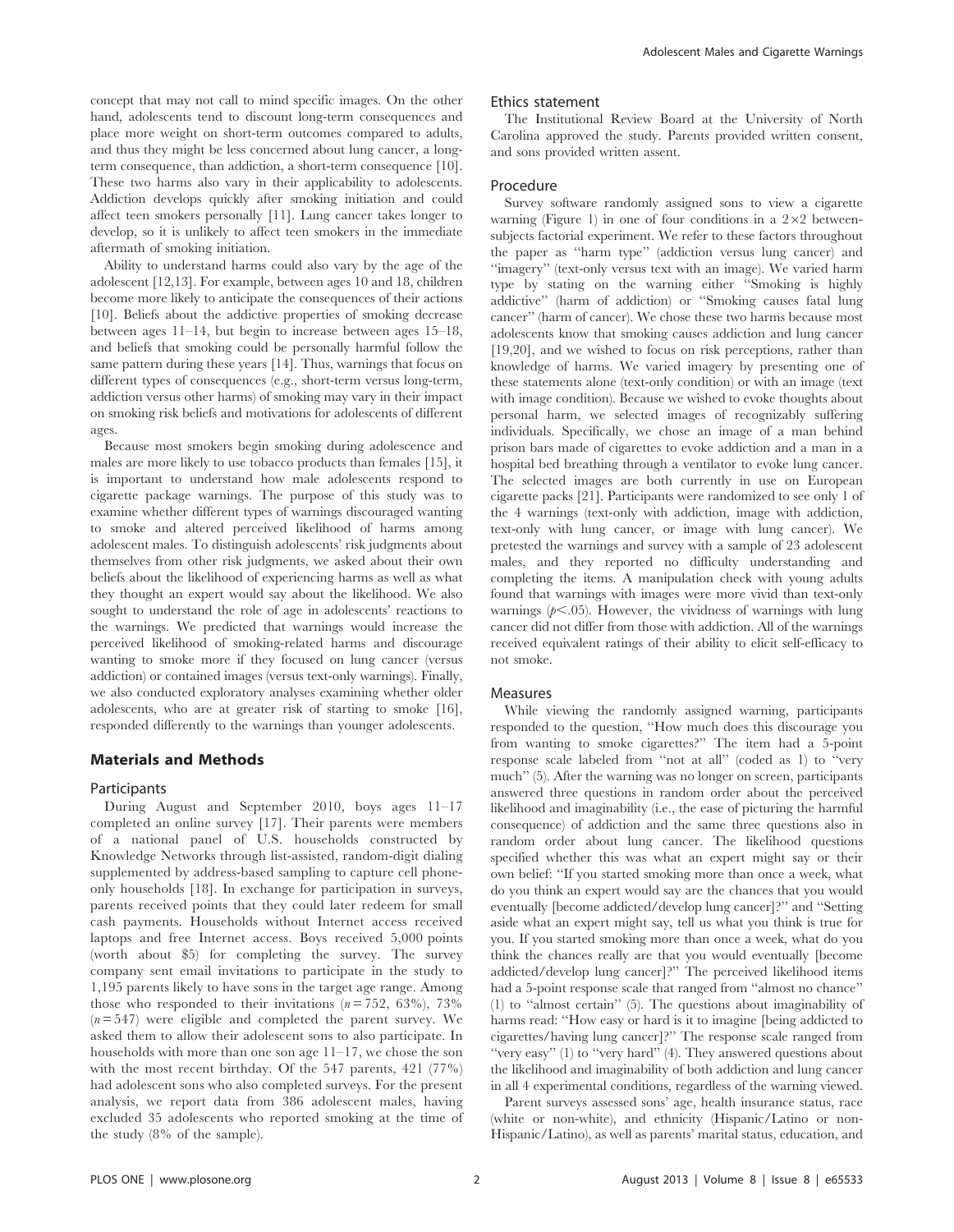

Figure 1. Cigarette warnings. Source: ec.europa.eu/health/archive/ph\_determinants/life\_style/tobacco/documents/uk\_pictures.pdf. doi:10.1371/journal.pone.0065533.g001

smoking habits. We classified parents as having ''never smoked'' (smoked less than 100 cigarettes in their lifetimes  $(n = 172)$  or refused to answer  $(n=3)$ ), being "former smokers" (smoked more than 100 cigarettes in their lifetimes but not current smokers), or being ''current smokers'' (smoke cigarettes some days or everyday). The survey also assessed household characteristics: income, urbanicity (as described by the Census Bureau definition of metropolitan statistical areas) [22], and region of residence (Northeast, Midwest, South, and West). Other than demographic questions answered by parents, our analyses are based on sons' responses. The complete parent and son surveys are available online [23].

#### Data analyses

Preliminary analyses included linear regressions to identify demographic correlates of the seven dependent variables (discouragement from wanting to smoke and beliefs about the likelihood and imaginability of harms). Based on these analyses, we included race as a covariate in the remaining regression analyses because white race was bivariately associated with greater personal views of likelihood of addiction, greater expert views of likelihood of lung cancer, and lower imaginability of addiction (all  $p's<.05$ ). Linear regression analyses modeled the main and two-way interaction effects of the two experimental factors (imagery and type of harm) and adolescent's age on the seven dependent variables. Analyses used age centered about the mean [24]. We present regression coefficients as standardized betas  $(\beta s)$ .

We compared the imaginability of lung cancer and addiction using a paired t-test and then used within-subjects ANOVA to examine the effects of viewpoint (own perceived likelihood or perception of expert's view of likelihood) and harm (addiction or cancer) on likelihood estimates. We analyzed data with SPSS version 17.0 (SPSS Inc., Chicago, IL). Statistical tests were twotailed with a critical alpha of 0.05.

# Results

Adolescents' mean age was 13.8 years (Table 1). Most were white (77%) and lived in urban areas (83%). About half of parents reported a household income of less than \$60,000 (51%). Only 17% of parents were current smokers; most parents had never smoked (45%) or were former smokers (38%). Adolescent participants viewed the screen with the warning for a mean of 18 seconds (median 14 seconds). Our randomization check indicated only one of the ten sociodemographic characteristics (urbanicity) differed by condition  $(p = .04)$ , but this characteristic was not associated with any of the dependent variables.

#### Discouragement from wanting to smoke

Most participants were "quite a bit" (20%) or "very much" (48%) discouraged from wanting to smoke by the warnings. As predicted, adolescents who viewed warnings with lung cancer messages were more discouraged than adolescents who viewed warnings with addiction messages ( $\beta$  = .28,  $p$ <.001) (Figure 2), with 60% being ''very much'' discouraged by lung cancer warnings versus 34% for addiction warnings. Contrary to prediction, there were no main or interaction effects of imagery (i.e., text with image versus text-only) on ratings of discouragement from wanting to smoke (Table 2). Age was not related to discouragement.

#### Lung cancer

Perceived likelihood of lung cancer. The majority of participants rated their personal chance of developing lung cancer as ''high chance'' (38%) or ''almost certain'' (21%) if they were to start smoking at least once a week, and they believed an expert would rate their chance of developing lung cancer similarly (44% and 25%, respectively). Neither imagery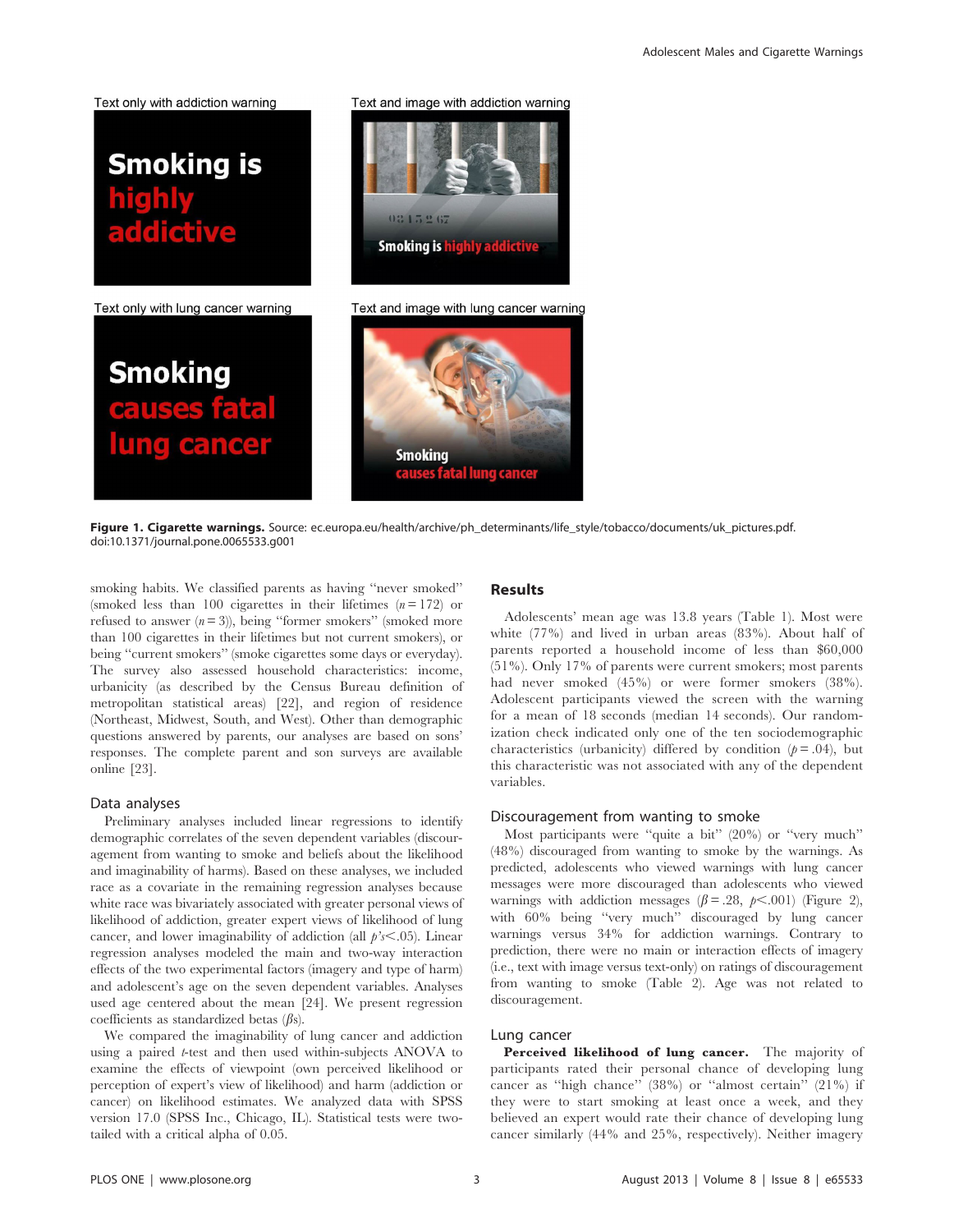**Table 1.** Demographic Characteristics ( $n = 386$ ).

|                             | n (%)     |
|-----------------------------|-----------|
| <b>ADOLESCENT MALES</b>     |           |
| Age, mean (SD)              | 13.8(2.1) |
| Health insurance            | 356 (92)  |
| Race                        |           |
| White                       | 298 (77)  |
| Non-white                   | 88 (23)   |
| <b>Ethnicity</b>            |           |
| Hispanic/Latino             | 65 (17)   |
| Non-Hispanic/Latino         | 321 (83)  |
| <b>PARENTS</b>              |           |
| <b>Marital status</b>       |           |
| Married/living with partner | 317 (82)  |
| Other                       | 69 (18)   |
| <b>Education</b>            |           |
| High school or less         | 175 (45)  |
| Some college or more        | 211 (55)  |
| <b>Smoking status</b>       |           |
| Never smoked                | 175 (45)  |
| Former smoker               | 147 (38)  |
| Current smoker              | 64 (17)   |
| <b>HOUSEHOLDS</b>           |           |
| Income                      |           |
| $<\frac{6}{3}60,000$        | 197 (51)  |
| $\geq$ \$60,000             | 189 (49)  |
| <b>Urbanicity</b>           |           |
| Rural                       | 67 (17)   |
| Urban                       | 319 (83)  |
| <b>Region of residence</b>  |           |
| <b>Northeast</b>            | 70 (18)   |
| Midwest                     | 93 (24)   |
| South                       | 140 (36)  |
| West                        | 83 (22)   |

doi:10.1371/journal.pone.0065533.t001

(i.e., text with image versus text-only) nor harm type (i.e., addiction versus cancer) affected adolescents' own perceptions of the likelihood of lung cancer (Table 2).

There was an interaction between age and adolescents' beliefs about an expert's view of the likelihood of lung cancer  $(p = .04)$ . When viewing text-only warnings, adolescents' beliefs about what an expert would say about their chance of getting cancer decreased with age  $(p=.02)$ . In contrast, when viewing warnings with images, their beliefs about what an expert would say about their likelihood of developing cancer did not change with age  $(p=.56)$ .

Imaginability of lung cancer. The majority of adolescent males found lung cancer to be ''sort of hard'' (30%) or ''very hard'' (46%) to imagine. Neither the type of harm nor the presence of imagery impacted the imaginability of lung cancer. Older adolescents found lung cancer to be more imaginable than did younger adolescents  $(\beta = -.10, \ p = .045)$ .

#### Addiction

Perceived likelihood of addiction. Most participants rated their chance of becoming addicted if they were to start smoking at least once per week as ''high chance'' (32%) or ''almost certain'' (35%) and believed that an expert would say they had ''high chance'' (35%) or an ''almost certain'' (44%) chance. There were no main or interaction effects of imagery or harm type on likelihood beliefs.

However, there was an interaction between harm type and age of the adolescents ( $p = .04$ ). When viewing warnings with addiction messages, perceptions of an expert's estimates of addiction likelihood decreased with age  $(p=0.02)$ , whereas when viewing warnings with lung cancer messages, these perceptions did not change with age  $(p=.44)$ . There was no interaction between imagery and age.

Imaginability of addiction. Most participants found addiction to be ''sort of hard'' (22%) or ''very hard'' (37%) to imagine. There were no effects of harm type, imagery, or age on the imaginability of addiction.

## Within-subjects analysis of perceived likelihood and imaginability of harms

Contrary to our prediction, participants found it harder to imagine having lung cancer than becoming addicted (Table 3) (means 3.09 vs. 2.72,  $t = -5.86$ ,  $p < .001$ ). Participants believed that they were more likely to become addicted than develop lung cancer (means 3.98 vs. 3.72, F (df 1, 385) = 29,  $p<.001$ ). Participants also believed that experts would rate them as more likely to experience any harm than they would rate themselves (means 3.97 vs. 3.72, F (df 1, 385) = 59,  $p<.001$ ). There was no interaction effect of role (own versus expert rating) and harm type on perceived likelihood beliefs.

## **Discussion**

Common sense suggests that frightening images should scare kids away from smoking. However, in this sample, warnings with these graphic images did not discourage adolescent males from wanting to smoke more than text-only warnings. Images also did not increase adolescents' perceived risk of smoking's harms.

Past experiments and survey studies have typically found warnings with graphic images to have more impact than textonly warnings [8]. For example, in one within-subjects experiment, young adults were more discouraged from smoking by graphic warning labels with images than by text-only labels [25]. However, respondents in that study were older (ages 18–24) than participants in the present study and were current or former smokers, suggesting that they may have been less naïve about smoking and therefore had different responses to the warnings. Another study that used a design (a between-subjects experiment) and population (non-smoking adolescents) similar to our study found that text-only warning labels were more effective for reducing non-smoking American teenagers' intentions to smoke, while labels with images were more effective for non-smoking teenagers from Canada, which had already adopted such labels [9].

Potential reasons why warnings with images were not more effective in our study than warnings without them include that participants in our study were young (less than 17 years of age) and non-smokers. Because of their youth or lack of smoking experience, they may have had fixed, non-nuanced beliefs about the dangers of tobacco use that inclusion of imagery could not change. The null findings could also reflect the brief period of the exposure (i.e., the warning appeared on only one screen) or our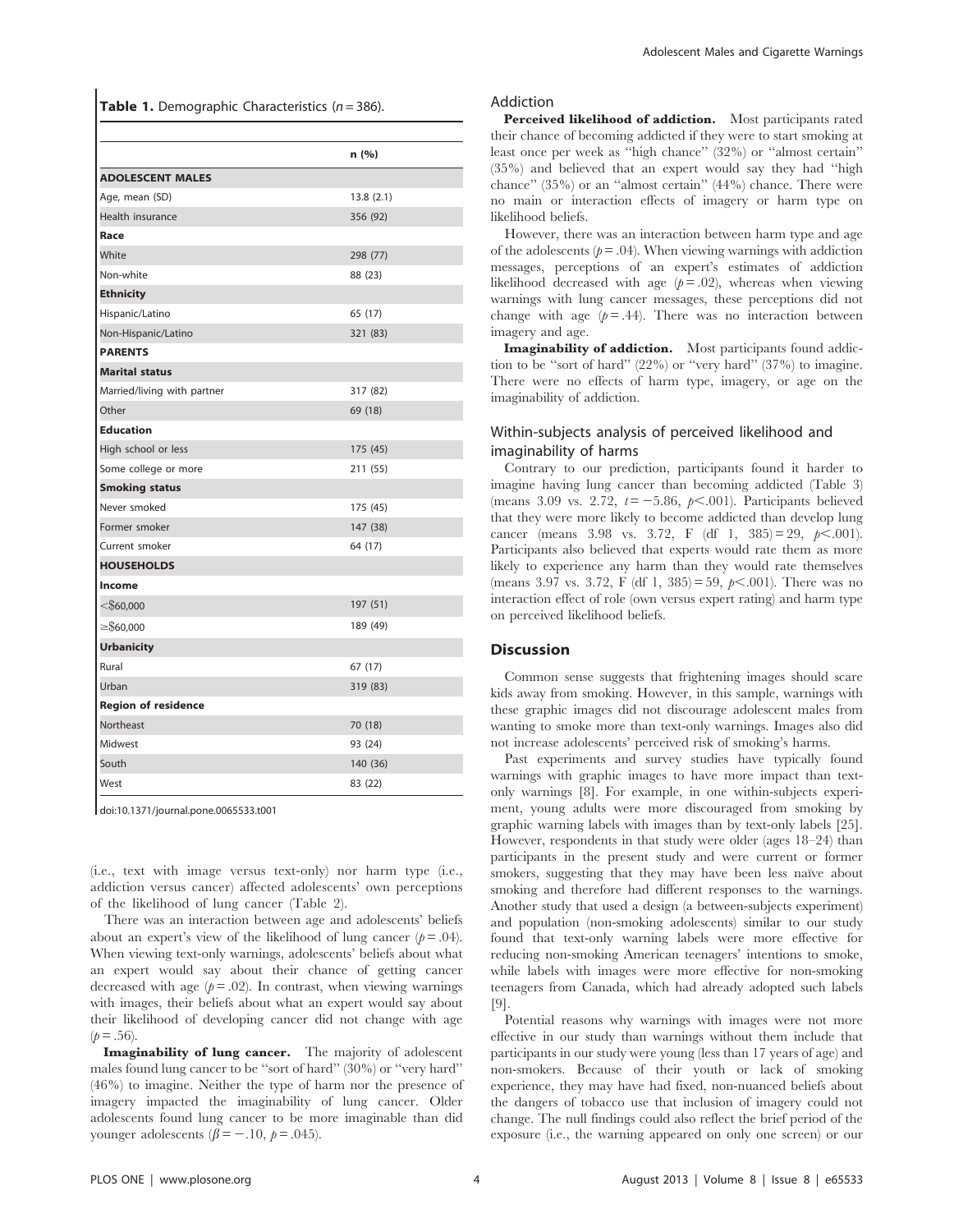

Figure 2. Effects of warnings on discouragement from wanting to smoke ( $n=386$ ). Error bars depict standard errors. doi:10.1371/journal.pone.0065533.g002

choice of images. Not all pictorial health warnings are equally effective [26–28]. The images we chose were not gruesome, and gruesome images appear to be more effective in motivating young adult smokers to quit or not initiate smoking [29]. Further, neither image was an explicit image of diseased body part (e.g., mouth ulcers), and such images appear to be more effective than either symbolic images (like on the addiction warning) or images of human suffering (like on the lung cancer warning) [26,28].

We also hypothesized that warnings focused on the harm of lung cancer would affect adolescents more than warnings focused on addiction. We found partial support for this hypothesis. Perceptions of the likelihood of lung cancer and addiction did not differ by condition. However, lung cancer-focused warnings discouraged participants from wanting to smoke more than addiction warnings. Cancer is widely feared. Holland and Cullen describe ''cancerophobia,'' a dysfunctional fear of the ''five D's'' of

cancer: death, disfigurement, disability, dependence, and disruption of key relationships [30]. Cancer is also more concrete and perhaps easier to understand than addiction. Moreover, cancer is deadly, while addiction has to cause other sequelae in order to be deadly. Regardless of warning viewed, participants found it easier to imagine addiction than lung cancer overall, perhaps because they had previously seen people addicted to nicotine, but not people with lung cancer, in the media or among friends and family. That imaginability of lung cancer increased with age lends credence to the exposure explanation.

Respondents believed that their actual risk of harm was lower than what an expert would say, a finding that suggests unrealistic optimism [31]. If experts' opinions reflect average people's risk of harm, believing oneself to be at lower risk than what an expert would say is consistent with a self-enhancing optimistic bias (i.e., the participant believes he is luckier, healthier, or has more

**Table 2.** Effects of warning imagery and respondent age  $(n = 386)$ .

|                                                            | Imagery <sup>d</sup> ( $\beta$ ) |         | Harm <sup>e</sup> ( $\beta$ Imagery $\times$ Harm ( $\beta$ ) | Age $(\beta)$ | Age $\times$ Imagery ( $\emptyset$ ) | Age $\times$ Harm ( $\emptyset$ |
|------------------------------------------------------------|----------------------------------|---------|---------------------------------------------------------------|---------------|--------------------------------------|---------------------------------|
| Warning discourages you from wanting to smoke <sup>a</sup> | $-.01$                           | $.28**$ | $-.02$                                                        | $-.08$        | .04                                  | .01                             |
| <b>Lung cancer</b>                                         |                                  |         |                                                               |               |                                      |                                 |
| Perceived likelihood <sup>b</sup> : own                    | $-.03$                           | $-.06$  | .03                                                           | $-.07$        | .06                                  | .03                             |
| Perceived likelihood <sup>b</sup> : expert                 | $-.01$                           | $-.03$  | .04                                                           | $-.07$        | $.11*$                               | .02                             |
| Imaginability <sup>c</sup>                                 | $-.08$                           | .01     | $-.05$                                                        | $-.10*$       | $-.01$                               | .00                             |
| <b>Addiction</b>                                           |                                  |         |                                                               |               |                                      |                                 |
| Perceived likelihood <sup>b</sup> : own                    | .02                              | $-.01$  | $-.02$                                                        | $-.07$        | .05                                  | .07                             |
| Perceived likelihood <sup>b</sup> : expert                 | .04                              | .05     | .01                                                           | $-.07$        | .03                                  | $.11*$                          |
| Imaginability <sup>c</sup>                                 | $-.01$                           | $-.01$  | .02                                                           | .03           | $-.02$                               | $-.06$                          |

 $*_{p<.05}$ ,

Note: Analyses control for race.  $\beta$ s are standardized regression coefficients.

<sup>a</sup>Responses ranged from "not at all" (coded as 1) to "very much" (5).

bResponses ranged from "almost no chance" (1) to "almost certain" (5).

<sup>c</sup>Responses ranged from "very easy" (1) to "very hard" (4).

 $d$ Text-only (-1) versus image with text (1).

 $e^e$ Addiction  $(-1)$  versus lung cancer (1).

doi:10.1371/journal.pone.0065533.t002

 $* p < .001$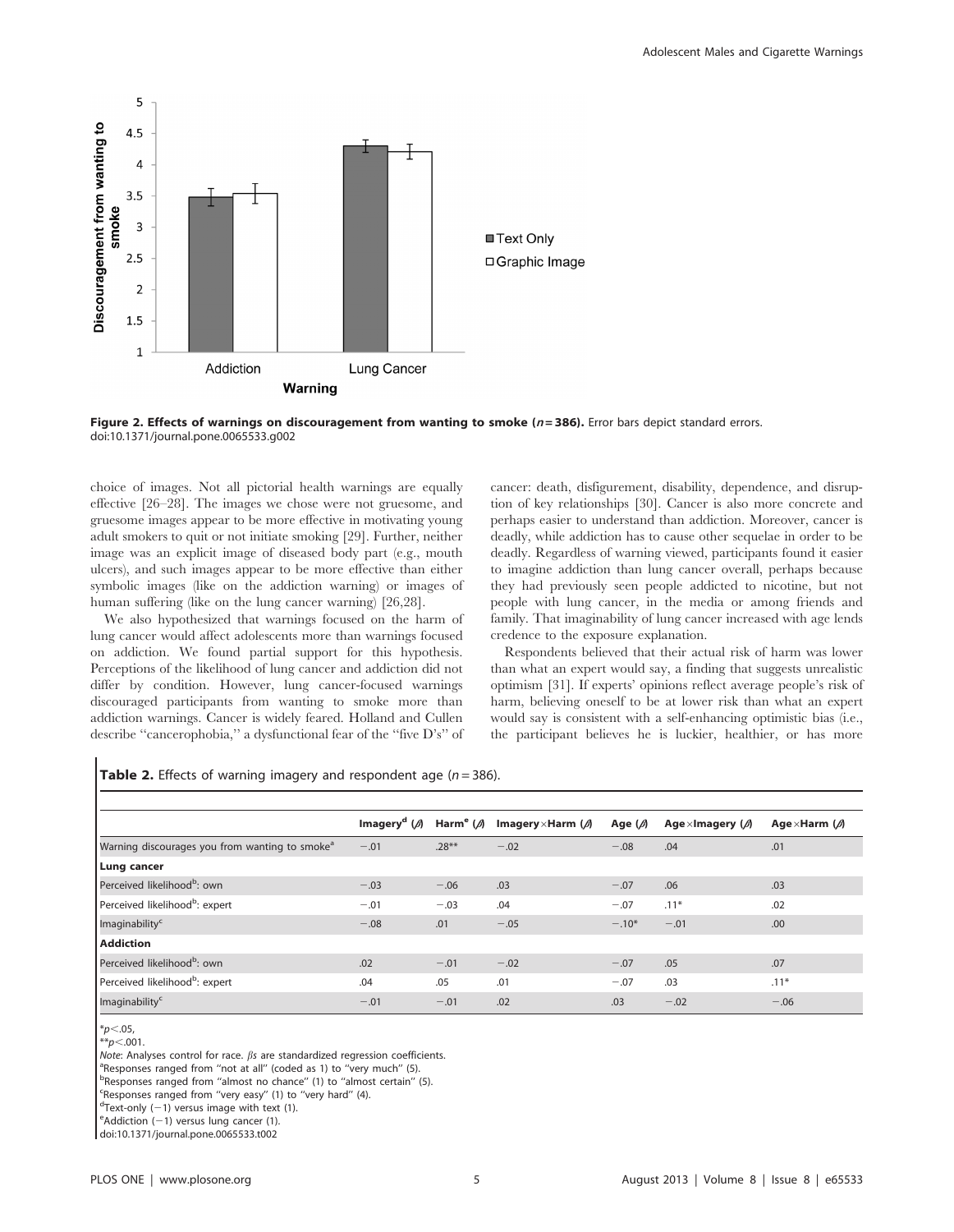**Table 3.** Mean (SD) discouragement from wanting to smoke, perceived likelihood, and imaginability ( $n = 386$ ).

|                                                            | Overall  | <b>Text+Addiction</b> | Text+Cancer | Image+Addiction | Image+Cancer |
|------------------------------------------------------------|----------|-----------------------|-------------|-----------------|--------------|
| Warning discourages you from wanting to smoke <sup>a</sup> | 3.9(1.3) | 3.5(1.4)              | 4.3(1.1)    | 3.5(1.4)        | 4.2(1.2)     |
| <b>Lung cancer</b>                                         |          |                       |             |                 |              |
| Perceived likelihood <sup>b</sup> : own                    | 3.6(1.1) | 3.7(1.1)              | 3.6(1.1)    | 3.6(1.0)        | 3.6(1.1)     |
| Perceived likelihood <sup>b</sup> : expert                 | 3.8(1.0) | 3.9(1.0)              | 3.8(1.0)    | 3.8(0.9)        | 3.8(1.0)     |
| Imaginability <sup>c</sup>                                 | 3.1(1.0) | 3.1(1.0)              | 3.2(0.9)    | 3.1(1.1)        | 3.0(1.0)     |
| <b>Addiction</b>                                           |          |                       |             |                 |              |
| Perceived likelihood <sup>b</sup> : own                    | 3.8(1.2) | 3.8(1.2)              | 3.8(1.3)    | 3.9(1.2)        | 3.8(1.1)     |
| Perceived likelihood <sup>b</sup> : expert                 | 4.1(1.0) | 4.0(1.1)              | 4.1(1.0)    | 4.1(1.0)        | 4.2(1.0)     |
| Imaginability <sup>c</sup>                                 | 2.7(1.2) | 2.8(1.2)              | 2.7(1.2)    | 2.7(1.3)        | 2.7(1.2)     |

<sup>a</sup>Responses ranged from "not at all" (coded as 1) to "very much" (5).

<sup>b</sup>Responses ranged from "almost no chance" (1) to "almost certain" (5).

<sup>c</sup>Responses ranged from "very easy" (1) to "very hard" (4).

doi:10.1371/journal.pone.0065533.t003

willpower than the average person) [32]. Alternatively, participants might have felt that experts were overstating their risk of harm to scare them away from smoking.

We suspect that beliefs about one's own risk may be more closely held and less changeable than beliefs about expert opinions of risk. One implication is that changes to expert risk beliefs may be easier to achieve. The impact of image-based warnings on experts' likelihood of developing cancer remained constant across ages, while for text-only warnings, experts' risk beliefs about lung cancer were lower among older respondents. Younger adolescents may view text-only messages as strict, authoritative statements that reflect expert opinions that smoking leads to high risk of lung cancer, but the tendency to view messages in this way decreases with age. Viewing ''stronger'' warnings (those with images), rather than ''weaker'' (text-only) ones, may counter this tendency for older adolescents.

Participants' perceptions of what an expert would say about their chance of becoming addicted also varied by age and warning type. Although their perceptions of what an expert would say about their chance of addiction decreased with age when viewing warnings about addiction, it remained constant for lung cancer warnings. One possibility is that adolescent males' views about experts' opinions and average likelihoods become more nuanced with age: they no longer view addiction as completely inevitable, or they can see how experts might be fallible. Respondents only engaged in this thinking about their chances of addiction when the warning they saw was on-target (i.e., related to addiction). Offtarget warnings (i.e., related to lung cancer) did not affect these perceptions, perhaps because they did not induce deeper cognitive processing about the likelihood of addiction.

This study benefited from the use of a sample of adolescents from all regions of the country with proportions of white race and Hispanic/Latino ethnicity similar to the national average [33]. In addition, the experimental design permits causal inference, although conducting the experiment at a single time point did not enable us to assess whether discouragement led to future abstinence from smoking. However, non-smoking adolescents' decisions to avoid smoking strongly predict their later smoking behavior [34]. A limitation of the study is that participants saw cigarette warnings online as freestanding images rather than on cigarette pack silhouettes viewed online or on actual cigarette packs handled in person. Additionally, they only viewed the warnings while answering one item, so exposure was lower than what it would be in a naturalistic setting. While studies using actual cigarette packs are needed to confirm our findings, especially given that pack features can impact responses to warning labels [35], they may be hard to conduct with a national sample as we interviewed in the present study. Finally, future studies may derive some benefit from including more than two exemplar warnings per manipulation in order to confirm that the present findings about these particular lung cancer and addiction warnings generalize to other lung cancer and addiction warnings, including those ultimately selected by the FDA for future use.

The implementation of graphic cigarette warning labels is currently on hold. In November 2011, a U.S. District Judge blocked the FDA from requiring tobacco companies to put the previously selected labels on cigarette packages [5], and in April 2013, the FDA announced that they would not appeal this decision [6]. This announcement means that the FDA will need to select new graphic labels to meet the requirements of the Family Smoking Prevention and Tobacco Control Act [6,7]. Understanding how adolescents at risk of smoking respond to different warnings can inform the future research needed to develop new warning labels. It is promising that, after viewing cigarette warnings, adolescent males were very discouraged from wanting to smoke and perceived high likelihood of experiencing harm. However, our study suggests the importance of having warnings that focus on cancer over addiction because cancer warnings were more discouraging and greater exposure to images of cancer could improve the imaginability of this serious potential harm. Ultimately, graphic warning labels on cigarette packs could be a valuable addition to other strategies shown to help prevent youth smoking, including mass media campaigns, cigarette taxes, clean air laws, age limits on purchasing, and advertising bans [15].

# Author Contributions

Conceived and designed the experiments: JKP LDC PLR ALM NTB. Performed the experiments: JKP PLR ALM. Analyzed the data: JKP. Wrote the paper: JKP. Revised the manuscript: LDC PLR ALM NTB.